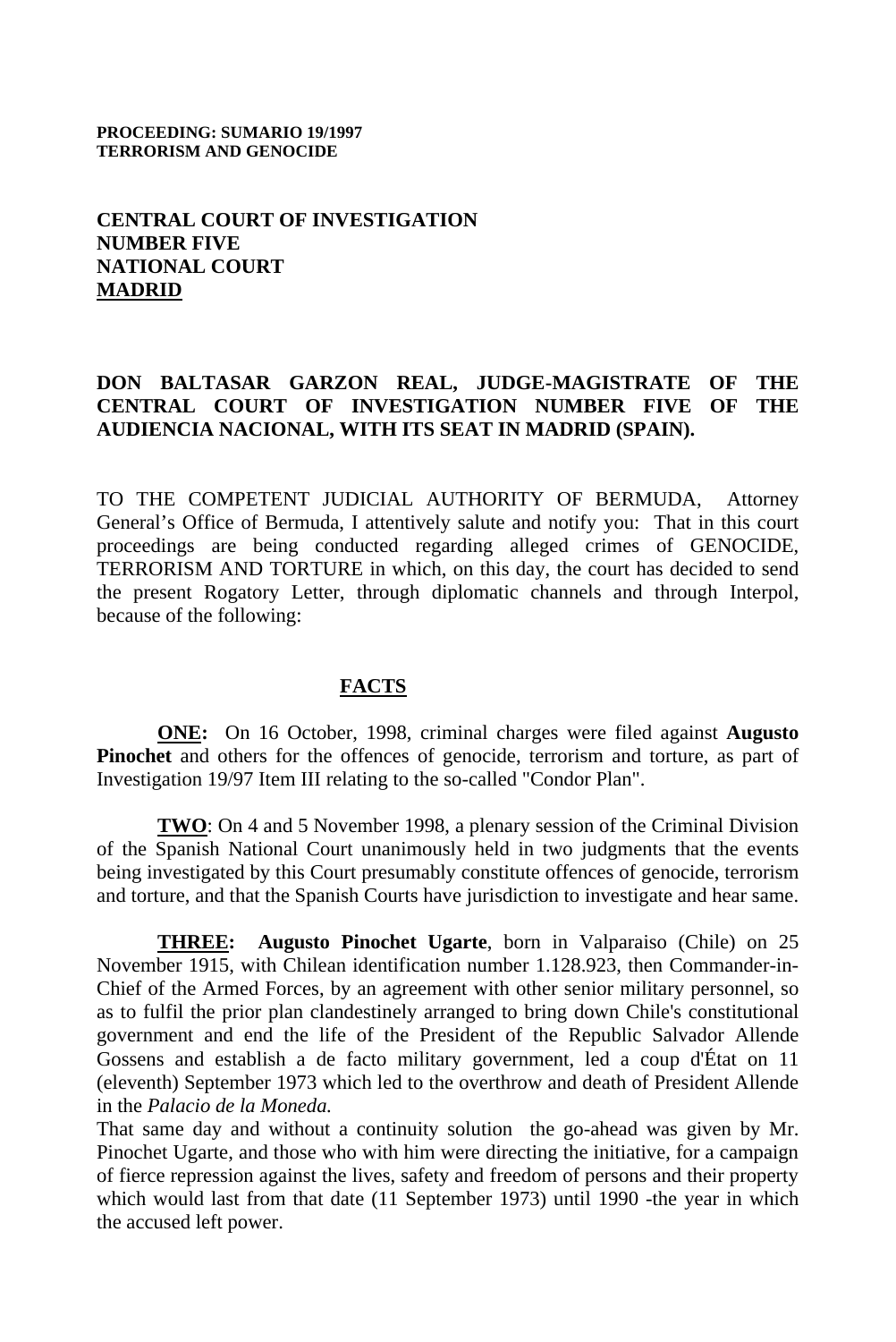**FOUR: Augusto Pinochet Ugarte**, from his commanding position, but pursuing an activity unrelated to the public duties entrusted to him as President and member of the Governing Junta formed after the coup d'État, using and taking advantage of this position, created and led within his country, in co-ordination with other Chilean military and civilian leaders, and abroad, in conjunction with the military leaders holding power at that time in other countries in the area, an international criminal organisation whose only purpose was to conspire, develop and execute a systematic criminal plan of illegal detentions, abductions, torture followed by the death of the persons concerned, the forced removal of persons and the selective disappearance of over 3,000 people, in order to achieve a series of political and economic objectives so as to reaffirm the bases of the conspiracy and spread terror among the citizens.

Thus, on the one hand, the main objective of the conspirators was the partial destruction of the Chilean national group formed by all of those who were ideologically opposed to them by means of the selective elimination of the leaders of each sector forming the group through abduction followed by disappearance, detention, torture and death so as to inflict extremely serious physical and mental injury on the group victims and on the group itself. However, this main objective was strengthened or complemented by the persecution, by the same means and orders, of Chileans or non Chilean, inside Chile or abroad, who were considered targets to be eliminated.

According to the estimates studied in the cause, more than 300.000 people were deprived of liberty; more than 100.000 persons were expelled or obliged to go into exile; those killed and/or disappeared amount to almost 5.000; more than 500.000 persons were submitted to torture.

**FIVE: Augusto Pinochet** and the other members of the Governing Junta engaged in this multi-faceted criminal activity, which was unrelated to the inherent tasks of government, within the framework of the so-called "Condor" Operation/Plan designed for the exchange of information and intelligence relating to political opponents, aimed at identifying and locating such persons in order to have them physically eliminated or moved to anywhere which was considered advisable by the assisting member country in order to have them interrogated, disappear or executed.

**SIXTH:** The facts as related could constitute:

 1.- The crime of genocide according to Article 607, Paragraphs 1, 1st, 2nd, 3rd, 4th and 5th of the Penal Code.

 2.- Crimes of terrorism, developed through numerous acts of executions, beatings, abductions, arson and bombings according to Articles, 515, 516 - 2nd, and 571 of the Penal Code.

 3.- Crimes of torture under Articles 173 and 174 of the Penal Code, and Article 5.1.c) of the Convention against Torture and other Cruel, Inhuman and Degrading Treatment and Punishments approved on 10 December 1984 in New York and ratified by Spain on 21 October 1987.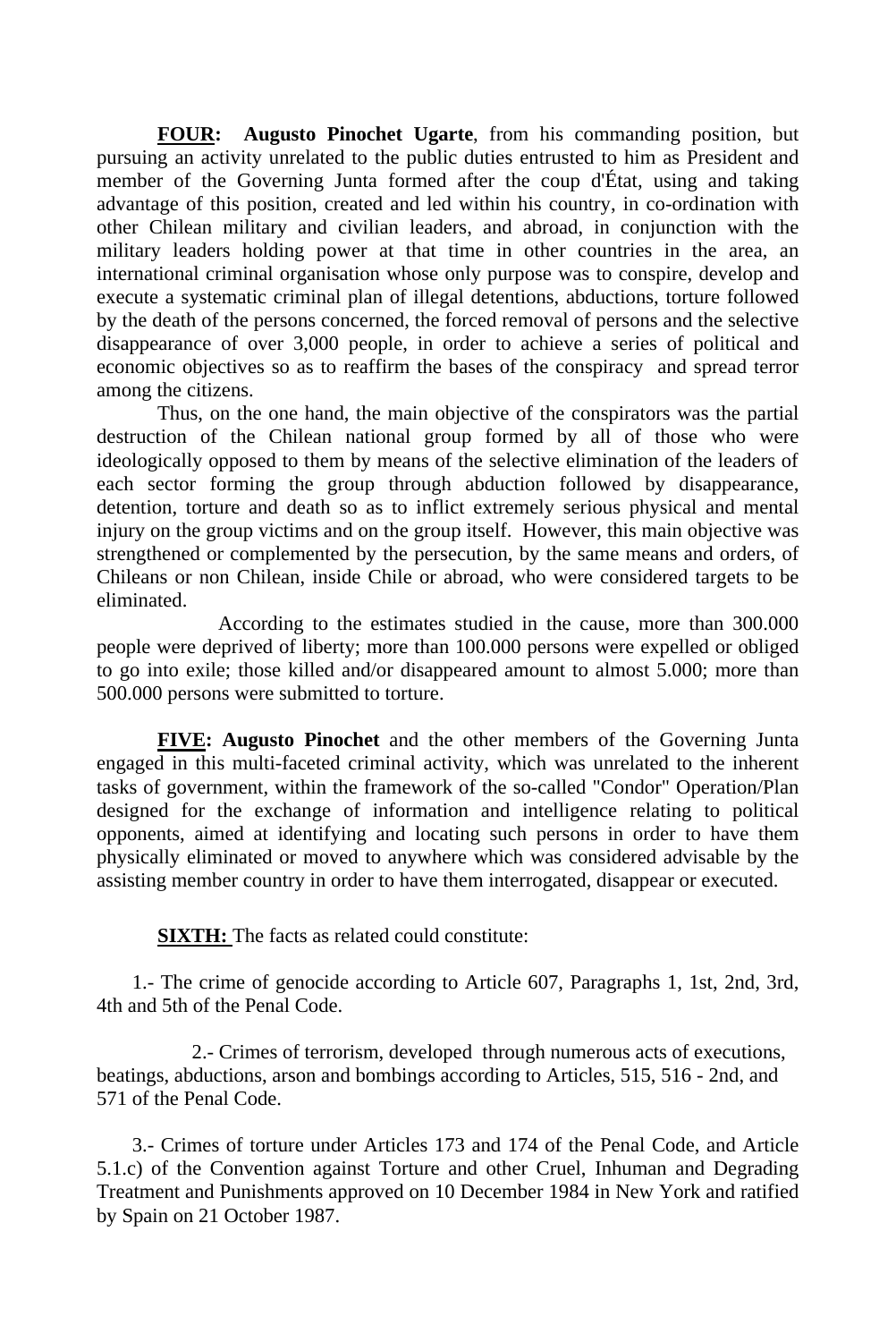**SEVENTH:** In its ruling of October 19, 1998, this Court decided:

*"1. To order the embargo, blockage and deposit of all balances in all bank accounts controlled by Augusto Pinochet Ugarte, either directly or through third persons, or that may be controlled by members of his family, and that are located in any country; therefore, as a preventative measuresaend the corresponding rogatory letters (…)".*

*"2. Request all documentation, transfer statements, and statements of the origin or destination of funds since the opening of these accounts until the present, even in the event that an account has been closed."*

This Ruling has been confirmed by the Appeal Court on the  $24<sup>th</sup>$  of September and the 5th of november 1999.

In its ruling of December 10, 1998, this Court decided to indict Augusto PINOCHET UGARTE, and also:

> *"4. Declare provisionally, and without prejudice to what may eventually be definitively decided, the civil responsibility of the person indicted, confirming the embargo ordered on October 19, 1998."*

## **LEGAL GROUNDS**

Bermuda laws and regulations intended to combat illicit financial transactions. These norms are mandatory for all insurance company managers and agents. They include:

- 1. The Proceeds of Crime Act (1997)
- 2. The Proceeds of crime (money laundering) regulations (1998)
- 3. The Guidance Notes on the Prevention of Maney Laundering

The competent authorities for these matters in Bermuda are:

- 1. The National Anti-Money Laundering Committee
- 2. The Financial Investigation Unit of the Bermuda Police Service
- 3. The Bermuda Monetary Authority
- 4. The Department of Public Prosecutions
- 5. The Attorney General of Bermuda.

The laws and regulations of Bermuda oblige insurance agents and insurance management companies to follow the "know your client" rule (KYC). This rule obliges these parties to know not only who is the registered owner fo a contract but also who may have any beneficial interest in the contract.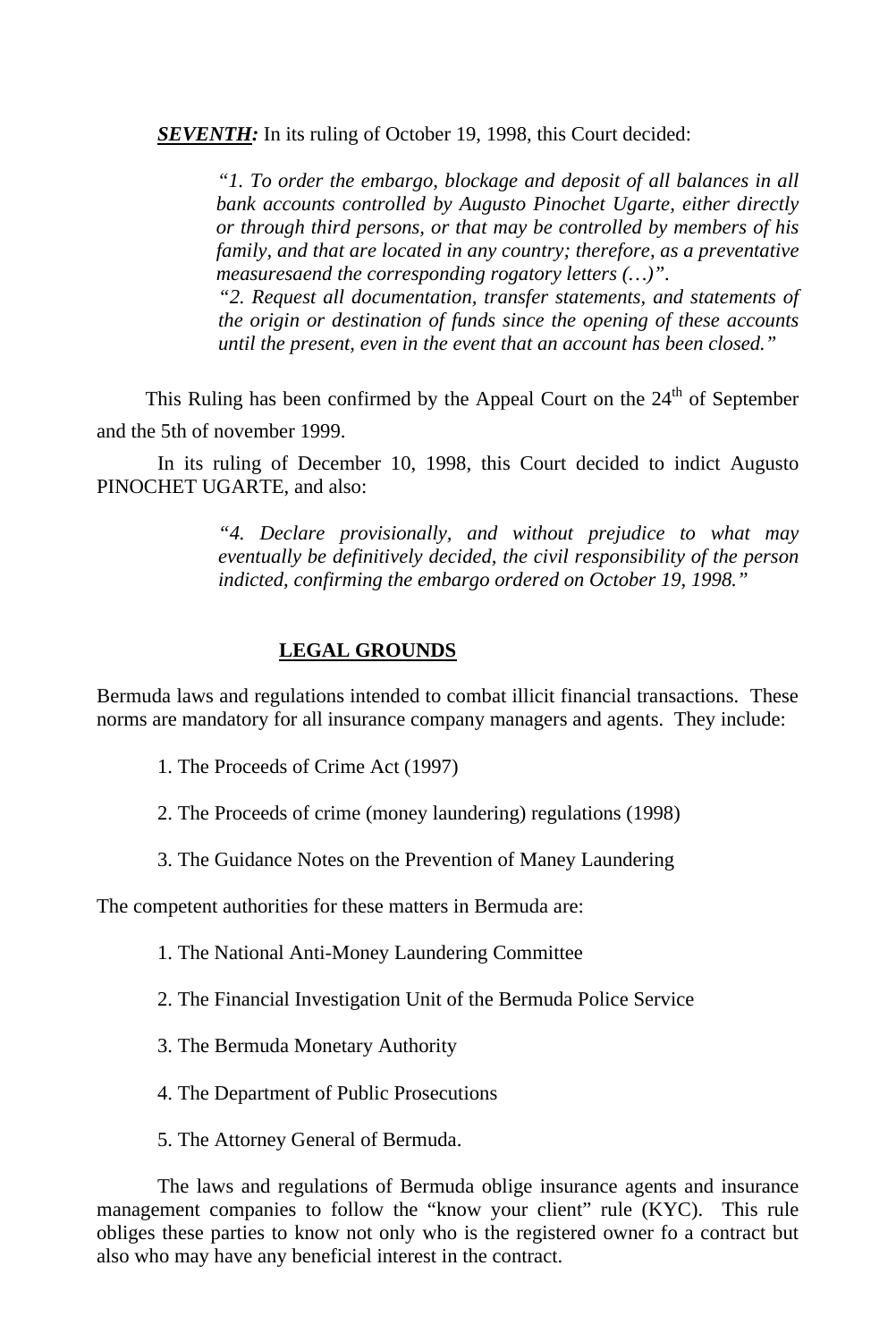### **PROCEDURAL STEPS TO BE TAKEN**

To address a Rogatory Letter to the authorities of Bermuda ordering the embargo, blockage and deposit of the balances associated with insurance policies or insurance contracts of any nature, including bank accounts and/or deposits, shares of investment funds, and certificates of deposit, owned by Augusto Pinochet Ugarte either directly or through third persons, and those that members of his family may have in Bermuda, and in particular in:

> a) STANDARD LIFE OF CANADA (SLAC), a subsidiary of STANDARD LIFE OF EDINBURGH, with address at: 1245 Sherbrooke Street West Montreal, Québec H3G 1G3 Tel: (514)-499-8855 Fax: (514)-499-4908

b) the STANDARD LIFE OF CANADA (SLAC), branch in Bermuda, and

c) the subsidiary in Bermuda of STANDARD LIFE OF EDINBURGH, with address at: 75 Front Street, Hamilton, HMIZ PO Box HM 1125 Hamilton, HMEX Tel: 296-0333 Fax: 295-6209

d) the insurance agency Freisenbruch-Meyer Insurance Service, with telephone number 296-3600, in Bermuda, 75 Front Street, Hamilton HMIZ, 1125 Hamilton, HMEX

e) the insurance agency Harnett & Richardson Ltd., with telephone number 292-3608, in Bermuda, 75 Front Street, Hamilton HMIZ, 1125 Hamilton, HMEX

At the same time it is requested that the corresponding Rogatory Letter request all documentation, transfer statements, and statements of the origin or destination of funds since the opening of these insurance policies, insurance contracts, credit titles, promissory notes, rights and credits of any nature, including bank accounts and/or deposits, shares in investment funds, and certificates of deposit owned by Augusto Pinochet Ugarte, directly or through third persons, and by members of his family, that might be in Bermuda, and particularly in the abovementioned businesses, branch, subsidiary and agencies up to this point in time, even if they have been closed.